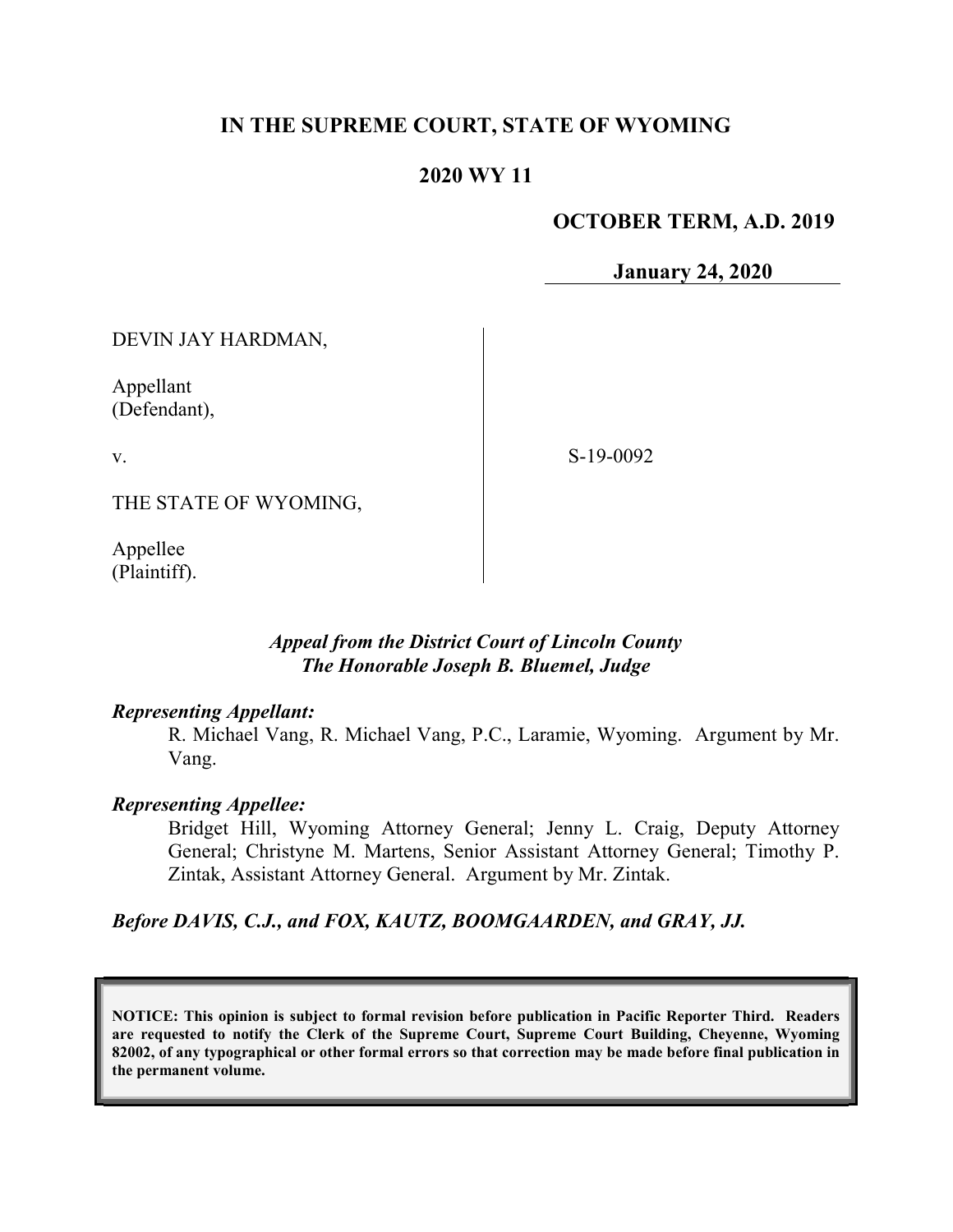#### GRAY, Justice.

[¶1] A jury convicted Devin Hardman of two counts of operating a vehicle while under the influence of alcohol pursuant to Wyo. Stat. Ann. § 31-5-233(b)(i) (driving a vehicle while his blood alcohol concentration (BAC) was 0.08% or more) and Wyo. Stat. Ann. § 31-5-233(b)(iii) (driving while under the influence of alcohol to a degree which rendered him incapable of driving safely). He appeals, claiming the admission of his BAC was error because the State failed to establish his blood analysis was performed according to methods approved by the Wyoming Department of Health, as required by Wyo. Stat. Ann. § 31-6-105(a). Mr. Hardman argues the admission of his BAC results prejudiced him as to both charges brought by the State. We affirm.

### ISSUES

[¶2] The issues are:

 $\overline{a}$ 

- 1. Did the district court abuse its discretion when it admitted evidence of Mr. Hardman's BAC without requiring the State to produce the entire standard operating procedures manual and the linearity studies from the Wyoming Chemical Testing Program's calibration of the blood testing equipment?
- 2. Was Mr. Hardman denied due process or an opportunity to conduct an effective cross-examination at trial?

### **FACTS**

[¶3] The facts leading to Mr. Hardman's arrest are not contested. On the night of August 12, 2015, Mr. Hardman was driving and caused an automobile accident on U.S. Highway 89 just outside of Afton, Wyoming. The driver of the other vehicle suffered a broken femur and lacerations on his right knee. The injuries eventually required surgery.

[¶4] Deputy John O'Connor of the Lincoln County Sheriff's Office was called to the scene. When Deputy O'Connor approached Mr. Hardman, he observed Mr. Hardman's eyes were bloodshot and glassy, his speech was slow and slurred, and he smelled like alcohol. Mr. Hardman admitted to consuming one beer and agreed to a field sobriety test. After Mr. Hardman failed three standard field sobriety tests,<sup>1</sup> Deputy O'Connor

<sup>&</sup>lt;sup>1</sup> Deputy O'Connor conducted a horizontal gaze nystagmus test, which requires the subject to follow a stimulus with the eyes moving back and forth. "Jerking" movement of the eye indicates alcohol consumption. Deputy O'Connor also conducted a "walk and turn" test and a "one leg stand" test.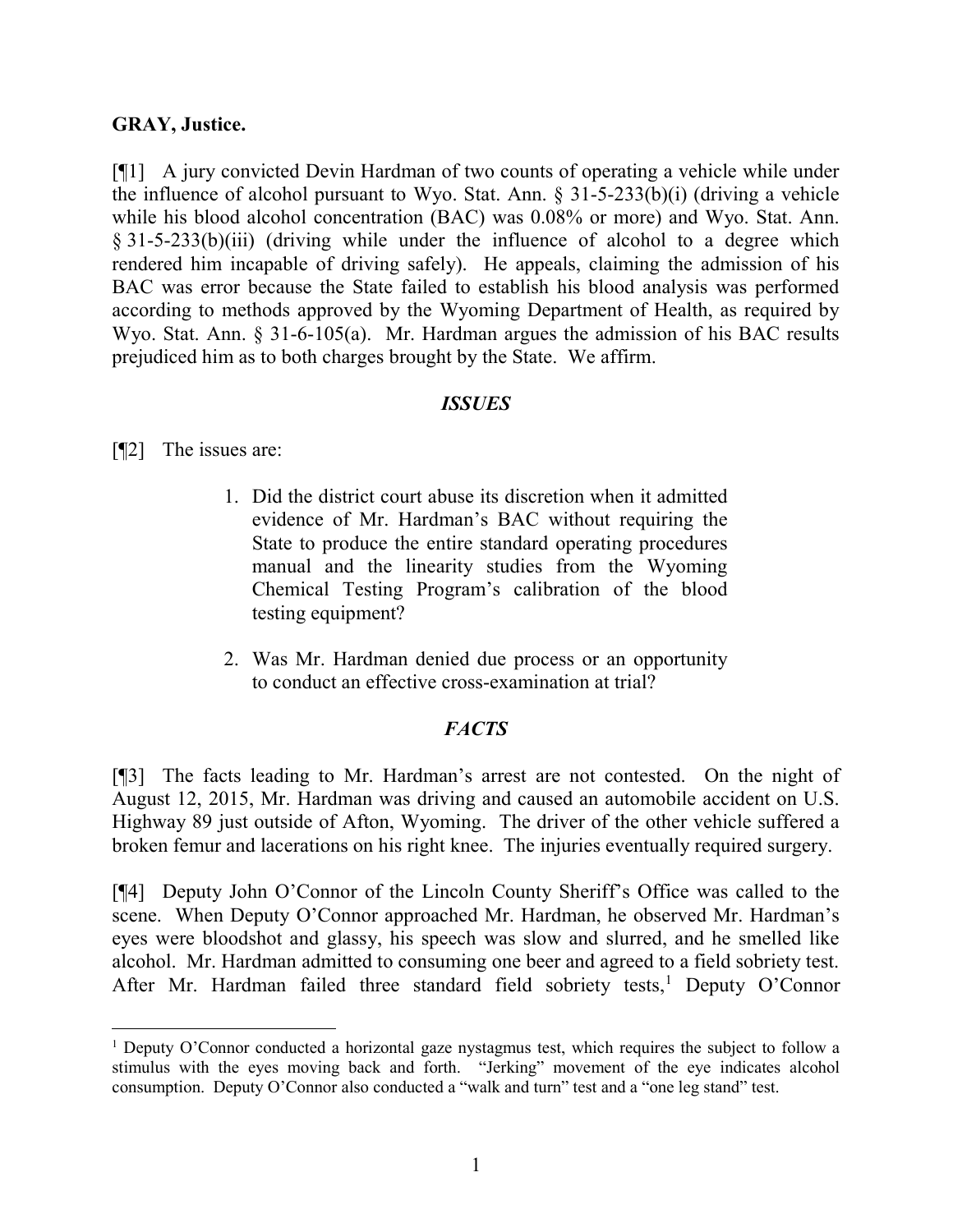conducted a portable breath test which indicated the presence of alcohol. Deputy O'Connor arrested Mr. Hardman and transported him to the Afton sheriff's office.

[¶5] When they arrived at the sheriff's office, Deputy O'Connor read Mr. Hardman the Wyoming implied consent advisement and asked him to take a quantitative breath test. Mr. Hardman refused. Deputy O'Connor then successfully applied for a search warrant for a blood test and transported Mr. Hardman to the Star Valley Medical Center where he observed Angela Davis, a phlebotomist technician, draw Mr. Hardman's blood using a Wyoming blood draw kit. Deputy O'Connor then sealed and signed the blood samples and left them at the sheriff's office to be mailed the next day.

[¶6] Mr. Hardman's blood samples arrived at the Wyoming Chemical Testing Program's (Testing Program) laboratory in Cheyenne on August 17, 2015. The samples were logged in by an evidence technician, given a bar code and number for identification, and refrigerated. Moss Kent, a forensic toxicologist, tested the samples on August 18 and 19, 2015.<sup>2</sup> Each sample was tested twice. Mr. Hardman's blood samples tested positive for alcohol with BACs of 0.1064 and 0.1053. Throughout the testing process, Mr. Kent documented the procedures, the equipment calibrations, and the results. All documentation was contained in a litigation support package (LSP) which was provided to the State and Mr. Hardman.<sup>3</sup>

[¶7] After receiving the LSP, Mr. Hardman filed several requests for further discovery and moved to suppress the BAC test results, claiming the Testing Program's methodology was flawed under Daubert v. Merrell Dow Pharm., Inc., 509 U.S. 579, 113 S. Ct. 2786, 125 L. Ed. 2d 469  $(1993)$ .<sup>4</sup> Eventually, the parties whittled Mr. Hardman's discovery to requests for: 1) the Testing Program's standard operating procedures (SOP) for chain of custody, storage, and refrigeration of blood samples; 2) the certificate of analysis relating to the control samples used during Mr. Hardman's test; and 3) the linearity studies used to validate the single point calibrator used in analyzing Mr. Hardman's blood samples. At a status hearing, the State informed the district court there were no SOPs for blood sample chain of custody, storage, or refrigeration. The certificate of analysis from the State's supplier of control materials was available and

<sup>&</sup>lt;sup>2</sup> A forensic toxicologist is one who is certified to perform chemical analyses for law enforcement investigations.

<sup>&</sup>lt;sup>3</sup> The LSP contained chain of custody information, worksheets, credentials of the toxicologist, calibration data, and control data for all samples in the test run and specifically for Mr. Hardman's samples. It also included the standard operating procedure for blood alcohol analysis, instrument maintenance sheets for the month, and quality control data for the month.

<sup>&</sup>lt;sup>4</sup> If there is a challenge to proposed expert testimony, the district court uses the two-part *Daubert* test to determine its admissibility. Stalcup v. State, 2013 WY 114,  $\P$  $[22-23, 311$  P.3d 104, 110–11 (Wyo. 2013). Under the Daubert test, the court first determines whether the expert's methodology is reliable; and then it determines whether the proposed testimony is relevant, i.e., whether it fits the facts of the particular case. Cooper v. State, 2008 WY 5, ¶ 10, 174 P.3d 726, 729 (Wyo. 2008).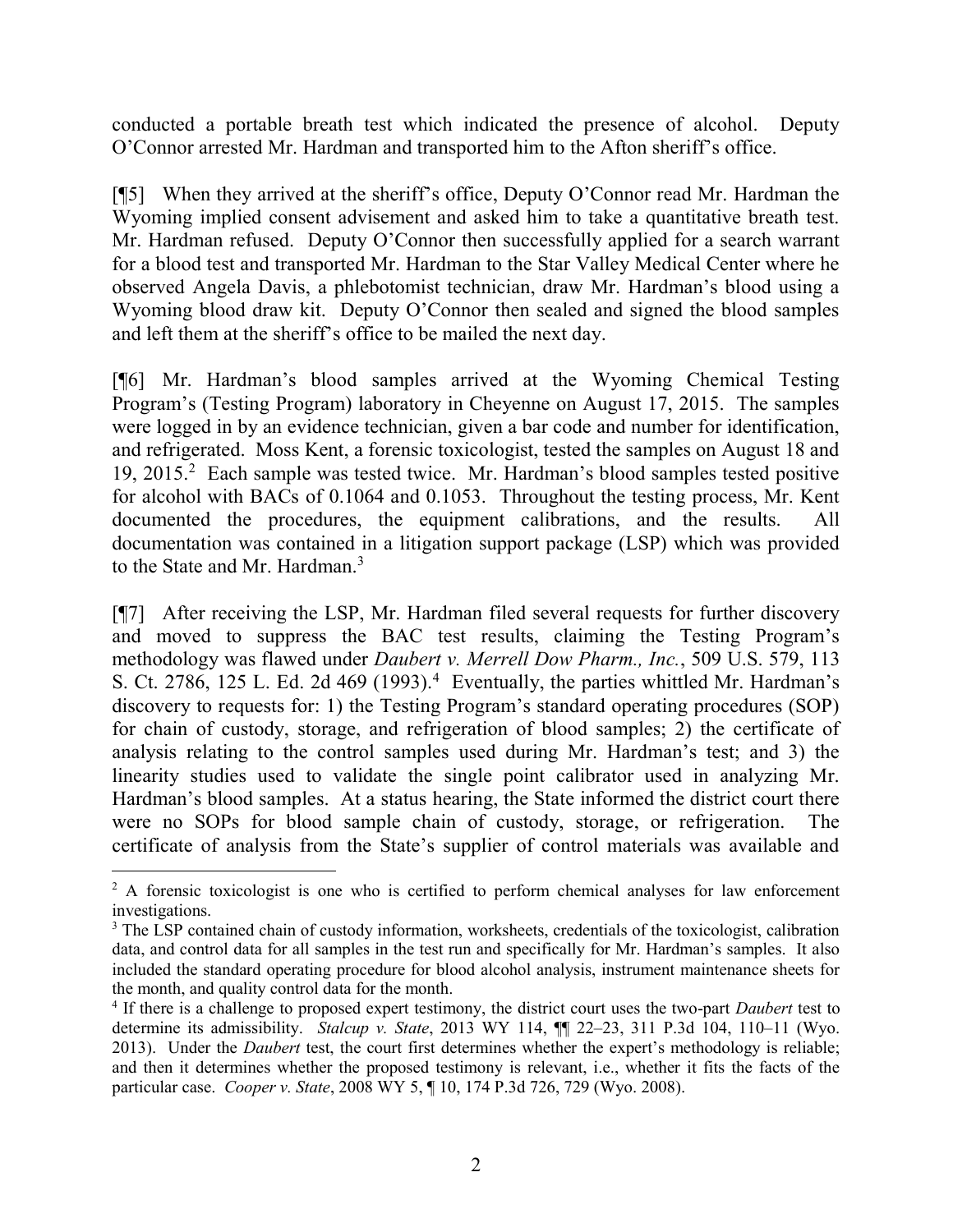would be produced. The State argued the linearity study (used to determine reportable ranges when measuring equipment is placed into use) was an equipment control measure, and it was not used as a specific element of Mr. Hardman's test—therefore, the request exceeded discovery requirements under Anderson v. State, 2014 WY 13, ¶ 14, 317 P.3d 1108, 1113–14 (Wyo. 2014) (holding that "[t]he State only must provide information to the appellant related to his own chemical tests, nothing more"). The State asserted because the linearity study was not a control used for Mr. Hardman's blood test, the information was not material to his case.

[¶8] On January 26, 2017, the district court held a pre-trial hearing regarding the admissibility of Mr. Hardman's BAC. Mr. Kent, the State's trial expert, testified he had conducted Mr. Hardman's blood analysis and detailed the procedure he used in reaching his conclusion. Janine Arvizu, Mr. Hardman's trial expert, testified the Testing Program's procedures were not scientifically valid. After hearing from both experts, the district court denied Mr. Hardman's request for further discovery and ruled the BAC evidence would be admitted at trial.<sup>5</sup>

[¶9] The State originally charged Mr. Hardman with violation of Wyo. Stat. Ann. § 31- 5-233(b)(i), driving a vehicle while his BAC was 0.08% or more. The State later added an alternative charge under Wyo. Stat. Ann. § 31-5-233(b)(iii), alleging he was driving while under the influence of alcohol to a degree which rendered him incapable of driving safely. In a special verdict form, the jury found Mr. Hardman guilty of both charges. The district court merged the charges and sentenced Mr. Hardman to two to five years of incarceration. Mr. Hardman timely appeals.

### DISCUSSION

## I. Did the district court abuse its discretion when it admitted evidence of Mr. Hardman's BAC without requiring the State to produce the entire standard operating procedures manual and the linearity studies from the Wyoming Chemical Testing Program's calibration of the blood testing equipment?

[¶10] Mr. Hardman claims that Wyo. Stat. Ann. § 31-6-105(a) and (e) and Wyo. Stat. Ann. § 31-5-233(k) require the State to establish that testing of his blood samples strictly complied with the Testing Program's approved methods. He asserts the district court should have compelled the production of the Testing Program's entire SOP manual and the linearity studies from the testing equipment's initial calibration. He argues these

 $\overline{a}$ <sup>5</sup> After this hearing, Mr. Hardman entered a conditional no contest plea under W.R.Cr.P. Rule  $11(a)(2)$ and filed an appeal with this Court. We determined his discovery-related issues were non-dispositive and remanded the case for further proceedings. Hardman v. State, 2018 WY 24, 413 P.3d 116, 117 (Wyo. 2018).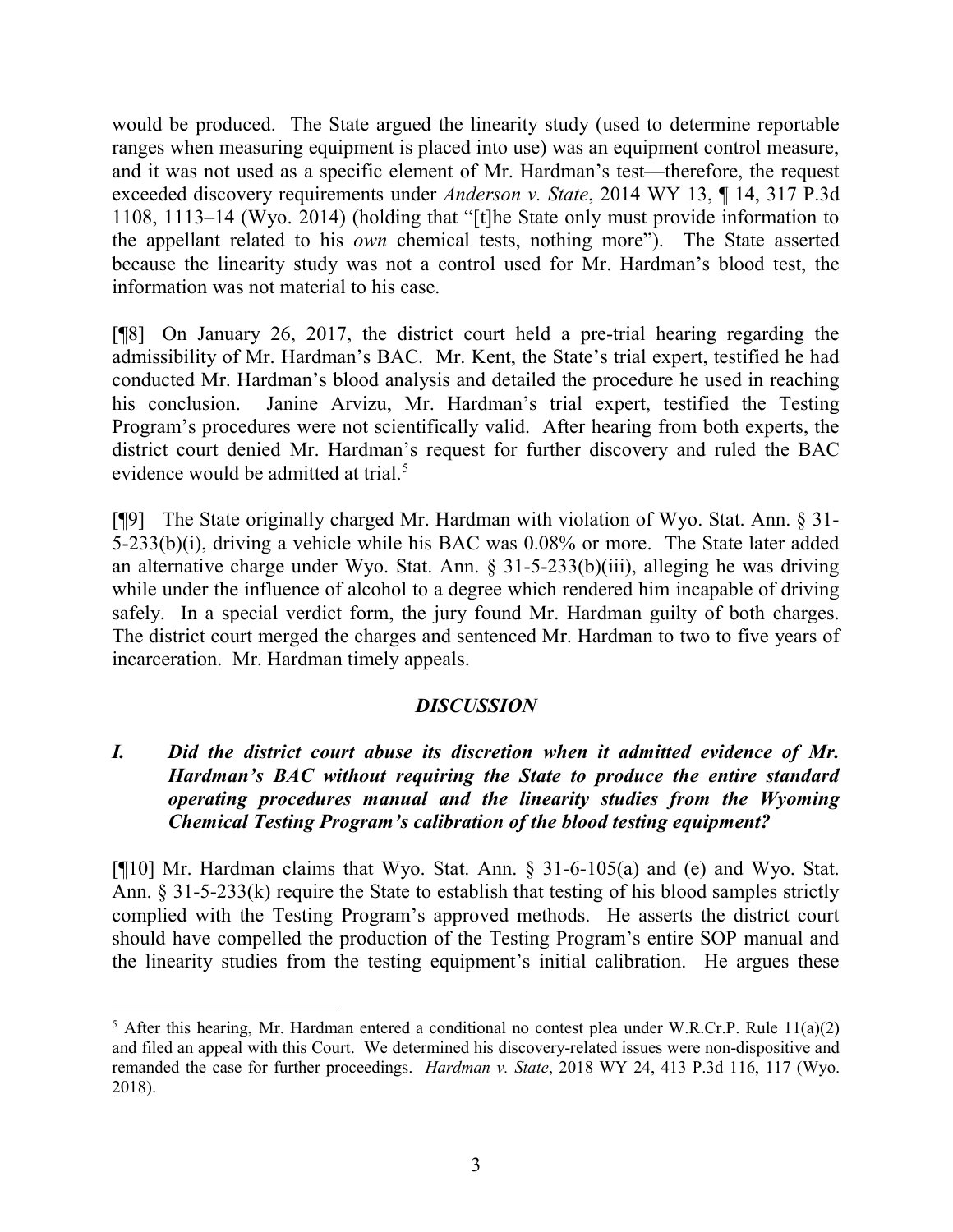documents are necessary to establish the scientific methods that applied to this case and whether those methods complied with the statutory predicate. He then argues the district court admitted evidence of his BAC without compelling production of these materials, and that without the materials, the State failed to show strict compliance with Testing Program standards and consequently failed to provide sufficient evidence proving his BAC was 0.08 or higher beyond a reasonable doubt.

### A. Standard of Review

[ $[$ [11] "The trial court has broad discretion in controlling discovery." Trusky v. State, 7 P.3d 5, 11 (Wyo. 2000); Glob. Shipping & Trading, Ltd. v. Verkhnesaldincky Metallurgic Co., 892 P.2d 143, 145–46 (Wyo. 1995). "This Court reviews a trial court's discovery . . . rulings under the abuse of discretion standard." Nelson v. State, 2009 WY 37, ¶ 12, 202 P.3d 1072, 1075 (Wyo. 2009). The trial court's decision addressing the admissibility of evidence will also be set aside only for an abuse of discretion. Requejo v. State, 2019 WY 44, ¶ 7, 439 P.3d 747, 749 (Wyo. 2019). A trial court abuses its discretion if we find it could not reasonably conclude as it did; we will not reverse its decision if there is a legitimate basis for its ruling. Id. The party challenging the trial court's decision has the burden of showing an abuse of discretion. Anderson, ¶ 11, 317 P.3d at 1113.

### B. Analysis

[¶12] A criminal defendant does not have a general constitutional right to discovery. Gale v. State, 792 P.2d 570, 577 (Wyo. 1990); Capshaw v. State, 714 P.2d 349, 351 (Wyo. 1986). "[W]hile a defendant may request or demand certain information from the State, he is entitled to the information only insofar as required by statute, rule or case law." Ceja v. State, 2009 WY 71, ¶¶ 11–13, 208 P.3d 66, 68 (Wyo. 2009). In this case, Wyo. Stat. Ann. § 31-6-105(e), W.R.Cr.P. Rule 16, and *Anderson* define the scope of discovery to which Mr. Hardman is entitled.

[¶13] Wyo. Stat. Ann. § 31-6-105(e) provides: "Upon the request of a person who undergoes a chemical test or tests as required by a peace officer, full information concerning the test or tests shall be made available to the person or his attorney." Wyo. Stat. Ann. § 31-6-105(e) (LexisNexis 2019). In Anderson, we addressed the requirements of Wyo. Stat. Ann. § 31-6-105(e) and determined:

> Wyo. Stat. Ann. § 31-6-105(e) [is] clear and unambiguous. The State only must provide information to the appellant related to his own chemical tests, nothing more. That is, "full information concerning the test or tests" taken by the appellant. To decide differently would require us to extend the provision to information that is not expressly required. The State complied with  $\S$  31-6-105(e) when it provided the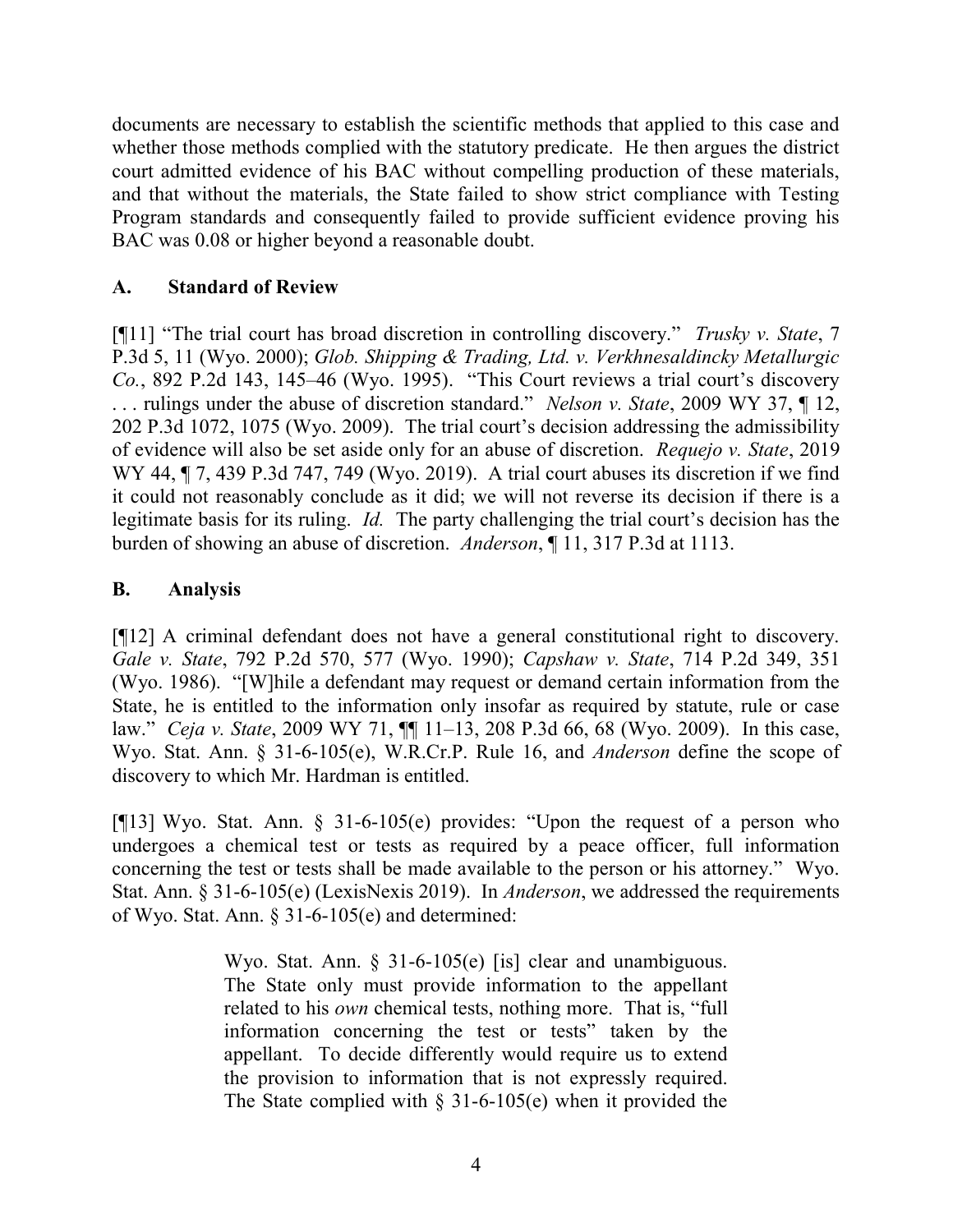appellant with the results of his tests, the operational checklist used during his tests, the manual for using the subject machine in his case, and the certification records for the machine used.

Anderson, ¶ 14, 317 P.3d at 1113–14 (citation and quotation omitted).

[¶14] Rule 16 of the W.R.Cr.P. governs the extent of discovery in a criminal case. The rule states in pertinent part:

> (C) Documents and Tangible Objects. — Upon written demand of the defendant, the state shall permit the defendant to inspect and copy or photograph books, papers, documents, photographs, tangible objects, buildings or places, or copies or portions thereof, which are within the possession, custody or control of the state, and which are material to the preparation of the defendant's defense or are intended for use by the state as evidence in chief at the trial, or were obtained from or belong to the defendant.

> (D) Reports of Examinations and Tests. — Upon written demand of a defendant, the state shall permit the defendant to inspect and copy or photograph any results or reports of physical or mental examinations, and of scientific tests or experiments, or copies thereof, which are within the possession, custody, or control of the state, the existence of which is known, or by the exercise of due diligence may become known, to the attorney for the state, and which are material to the preparation of the defense or are intended for use by the state as evidence in chief at the trial.

W.R.Cr.P.  $16(a)(1)(C)$ – $(D)$  (emphasis added).

[¶15] We separately address the two items Mr. Hardman claims should have been produced: the SOP manual and the linearity studies.

[¶16] Mr. Hardman was convicted under Wyo. Stat. Ann. § 31-5-233(k), which states, "Chemical analysis of a person's blood, breath or urine to determine alcohol concentration or controlled substance content shall be performed in accordance with W.S. 31-6-105(a)." Wyo. Stat. Ann. § 31-5-233(k) (LexisNexis 2019) (emphasis added). In turn, Wyo. Stat. Ann.  $\S$  31-6-105(a) provides:

> (a) Chemical analysis of the person's blood, breath or urine to be considered valid under this section, *shall be*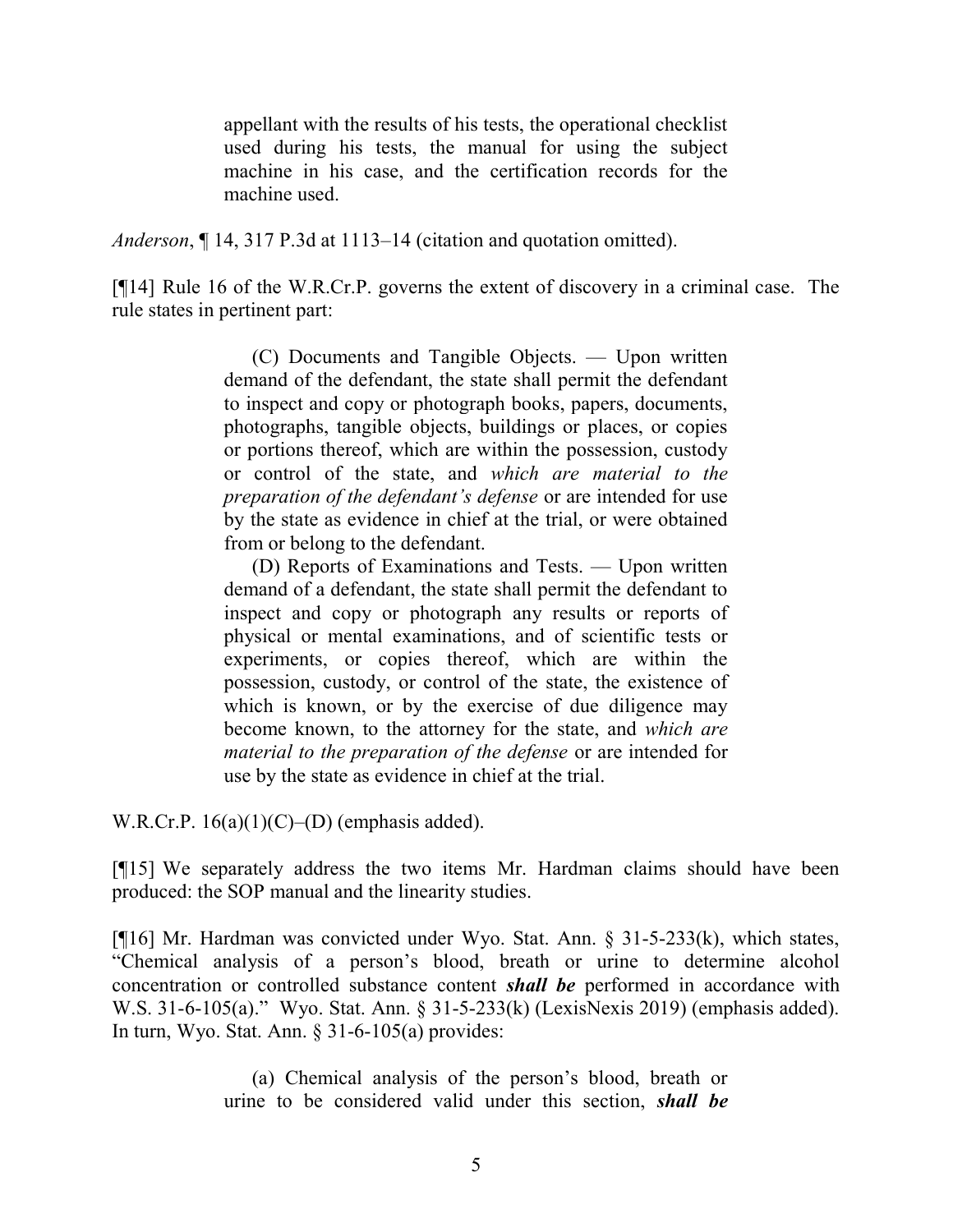performed according to methods approved by the department of health and by an individual possessing a valid permit to conduct the analysis. Permits shall be issued by the department of health for this purpose. The department of health may promulgate and approve satisfactory methods in order to ascertain the qualifications of individuals permitted to conduct the analysis and shall issue to qualified individuals permits which are subject to termination or revocation by the department of health.

Wyo. Stat. Ann. § 31-6-105(a) (LexisNexis 2019) (emphasis added).

# 1. Standard Operating Procedures Manual

[¶17] The Testing Program's Quality Assurance Manual, at the time of Mr. Hardman's test, stated the Testing Program should have an SOP addressing specimen/sample preservation, transportation and holding times. T. Johnson and M. Moore, Wyoming Department of Health, Quality Assurance Manual Chemical Testing Program, § G Specimens/Samples, p. 11 (2005). The crux of Mr. Hardman's argument is that the Testing Program did not have a "separate SOP for preserving, transporting, and storing samples/specimens." He argues that because no SOP complying with the Quality Assurance Manual existed, he was entitled to the entire SOP manual to make sure no other section referenced these procedures.

[¶18] Mr. Hardman asserts that the refusal to disclose the entire SOP manual "made it impossible to determine whether there was actual compliance with the [Testing Program's] *relevant* approved methods (SOPs) that applied to this case." (Emphasis added.) He concludes the results of the tests measuring his BAC were inadmissible because the State did not establish compliance with Wyo. Stat. Ann. § 31-6-105(a).

[¶19] It is undisputed that the SOP generally governing the testing of blood samples for alcohol was provided to Mr. Hardman. The State admitted the Testing Program had no written SOPs for "preserving, transporting, and storing samples/specimens" as ordered by the Quality Assurance Manual. The State asserts the remainder of the SOP manual contains no procedures related to blood BAC testing, and Mr. Hardman provides no reasonable basis causing us to doubt the State's assertion.<sup>6</sup>

[¶20] Mr. Hardman cites to several opinions from courts in other states holding that strict compliance with statutes similar to Wyo. Stat. Ann.  $\S$  31-6-105(a) is "part of the

 $\overline{a}$ <sup>6</sup> Mr. Hardman did not seek an in-camera review of the SOP manual to determine whether the State correctly asserted it provided all SOPs relevant and material to his case.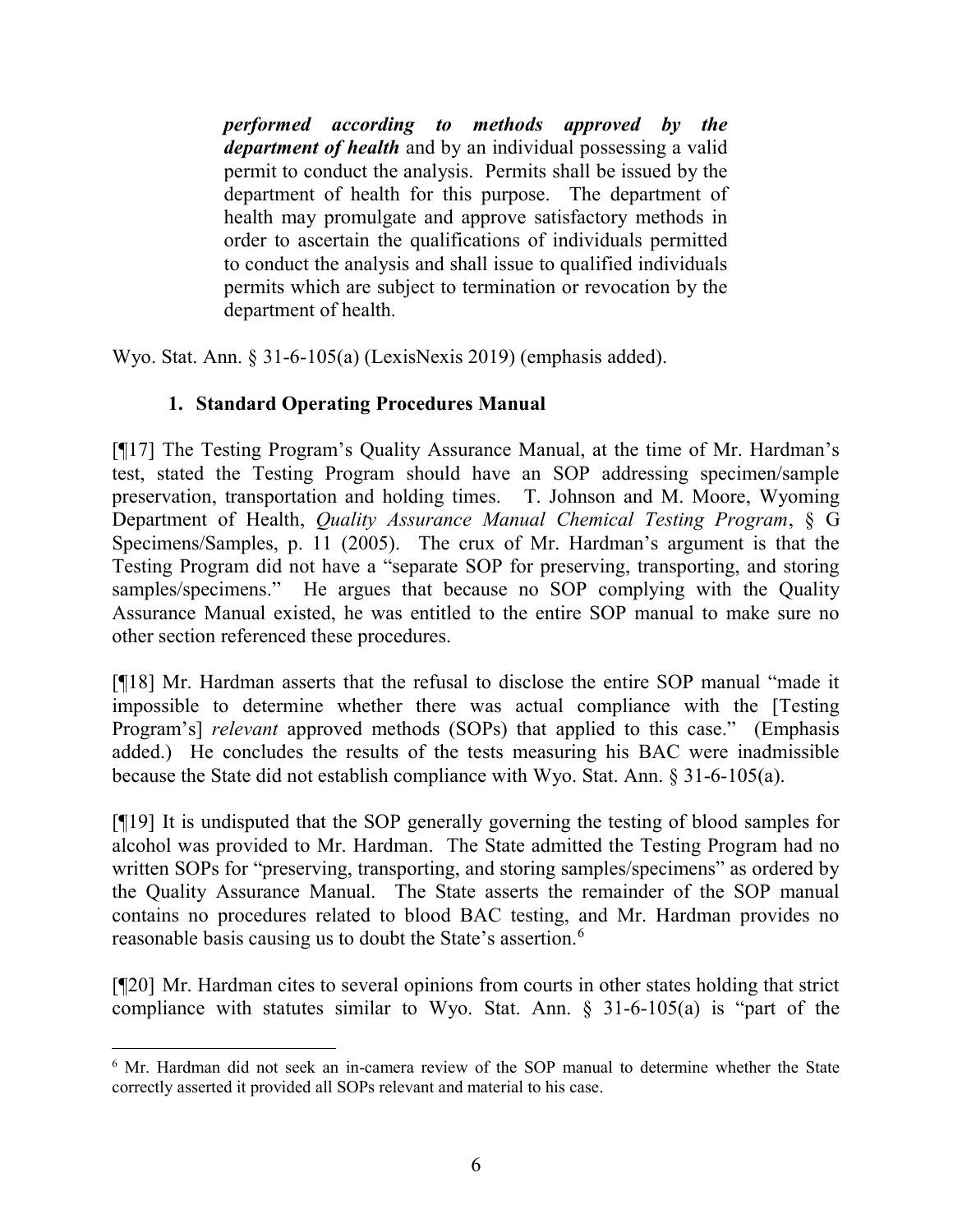predicate for admission of the test results." Ex parte Mayo, 652 So. 2d 201, 204 (Ala. 1994); see also McDaniel v. State, 706 So. 2d 1305, 1306–07 (Ala. Crim. App. 1997); State v. Bosio, 27 P.3d 636, 638–39 (Wash. Ct. App. 2001). All of these cases, however, recognize "that when the statutory predicate for admission is not established, the results of a chemical test for intoxication may still be admitted if the prosecution establishes a sufficient predicate under traditional evidentiary rules for the admission of scientific test results."<sup>7</sup> Mayo, 652 So. 2d at 209; McDaniel, 706 So. 2d at 1308 ("because the state did not lay a sufficient *traditional evidentiary predicate*, the trial court erred in allowing ... the results of the . . . test" (emphasis added)).

 $[\P21]$  Wyoming has both rules and case law that apply here. In *Bunting v. Jamieson*, we adopted the Daubert analysis: "[f]irst, the [trial] court [is to] determine whether the methodology or technique used by the expert . . . is reliable[,]" and second, "the [trial] court must determine whether the proposed testimony 'fits' the . . . particular case." Bunting v. Jamieson, 984 P.2d 467, 471 (Wyo. 1999) (citations omitted). The purpose of the Daubert analysis is "to make certain that an expert, whether basing testimony upon professional studies or personal experience, employs in the courtroom the same level of intellectual rigor that characterizes the practice of an expert in the relevant field." Reichert v. Phipps, 2004 WY 7, ¶ 7, 84 P.3d 353, 356 (Wyo. 2004) (citations omitted). The non-exclusive criteria that have been utilized to guide trial courts in making that first determination are:

> 1) whether the theory or technique in question can be and has been tested; 2) whether it has been subjected to peer review and publication; 3) its known or potential rate of error along with the existence and maintenance of standards controlling

 $7$  The *Mayo* court explained:

The Court of Criminal Appeals has described such a predicate for admission of the results of a P.E.I. test without reliance on § 32-5A-194:

To establish a predicate for admitting the test results, without reliance on the statute, there should be evidence that:

<sup>(1)</sup> the theory underlying the photoelectric intoximeter test is valid and generally accepted as such;

<sup>(2)</sup> the intoximeter is a reliable instrument and generally accepted as such;

<sup>(3)</sup> the intoximeter test was administered by a qualified individual who could properly conduct the test and interpret the results; and

<sup>(4)</sup> the instrument used in conducting the test was in good working condition and the test was conducted in such a manner as to secure accurate results.

Mayo, 652 So. 2d at 209 (quoting *Moore v. State,* 442 So. 2d 164, 167 (Ala. Crim. App. 1983); *McDaniel* v. State, 506 So. 2d 360, 364 (Ala. Crim. App. 1986)).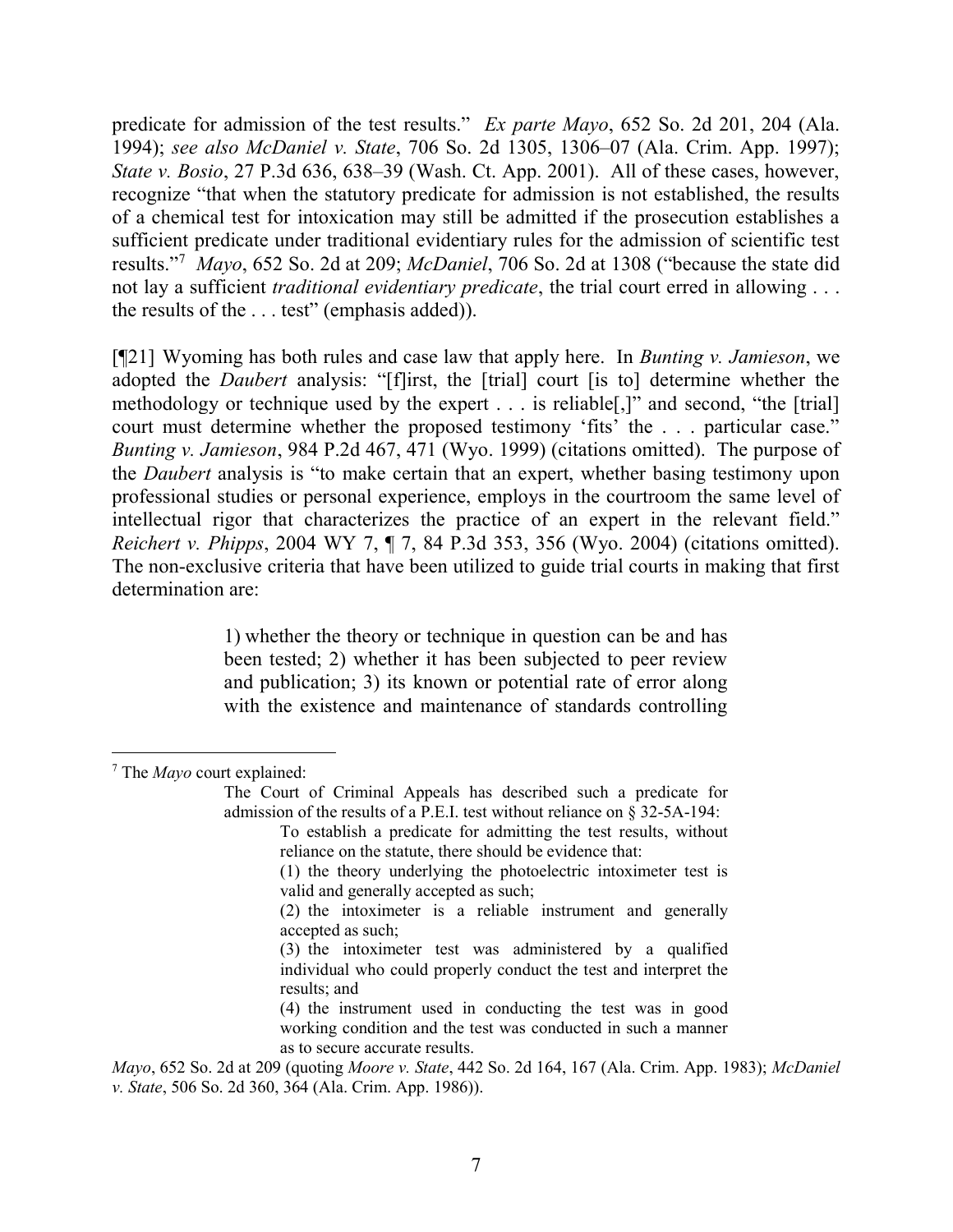the technique's operation;  $\ldots$  4) the degree of acceptance within the relevant scientific community $[:]$ ... [5)] the extensive experience and specialized expertise of the expert[;] . . . [6)] whether the expert is proposing to testify about matters growing naturally and directly out of research [he has] conducted independent of the litigation; and [7)] the nonjudicial uses to which the method has been put[.]

Id. ¶ 8, 84 P.3d at 356 (citation omitted). Expert testimony is admissible if it meets the requirements of W.R.E. 702: "If scientific, technical, or other specialized knowledge will assist the trier of fact to understand the evidence or to determine a fact in issue, a witness qualified as an expert by knowledge, skill, experience, training, or education, may testify thereto in the form of an opinion or otherwise." W.R.E. 702.<sup>8</sup>

[¶22] Here, the district court held three hearings on Mr. Hardman's evidentiary challenges. Mr. Kent testified on the exact procedures he used when testing Mr. Hardman's blood samples. He established his credentials to conduct the test; he stated the procedures complied with generally accepted scientific methods approved in Wyoming; he testified the testing equipment was in good working condition; and he reported the test was conducted in a manner which would secure accurate results. Despite the Testing Program's failure to adopt SOPs required by the Quality Assurance Manual, the State established a sufficient predicate under traditional evidentiary rules for the admission of scientific test results.

[¶23] Recognizing the separate roles of the court and the jury, we have held that "[c]oncern about specific procedures goes to the reliability of [the] evidence and the weight given by the jury." Springfield v. State, 860 P.2d 435, 444 (Wyo. 1993).

> The district court should focus on whether accepted protocol was adequately followed in a specific case, but the court, in exercising its discretion, should be mindful that this issue would go more to the weight than to the admissibility of the evidence. Rarely should such a factual determination be excluded from jury consideration. With adequate cautionary instructions from the trial judge, vigorous cross-examination of the government's experts, and challenging testimony from defense experts, the jury should be allowed to make its own factual determination as to whether the evidence is reliable.

Bean v. State, 2016 WY 48, ¶ 31, 373 P.3d 372, 382 (Wyo. 2016) (citations omitted).

<sup>8</sup> Rule 702 was later amended May 20, 2019, effective August 1, 2019.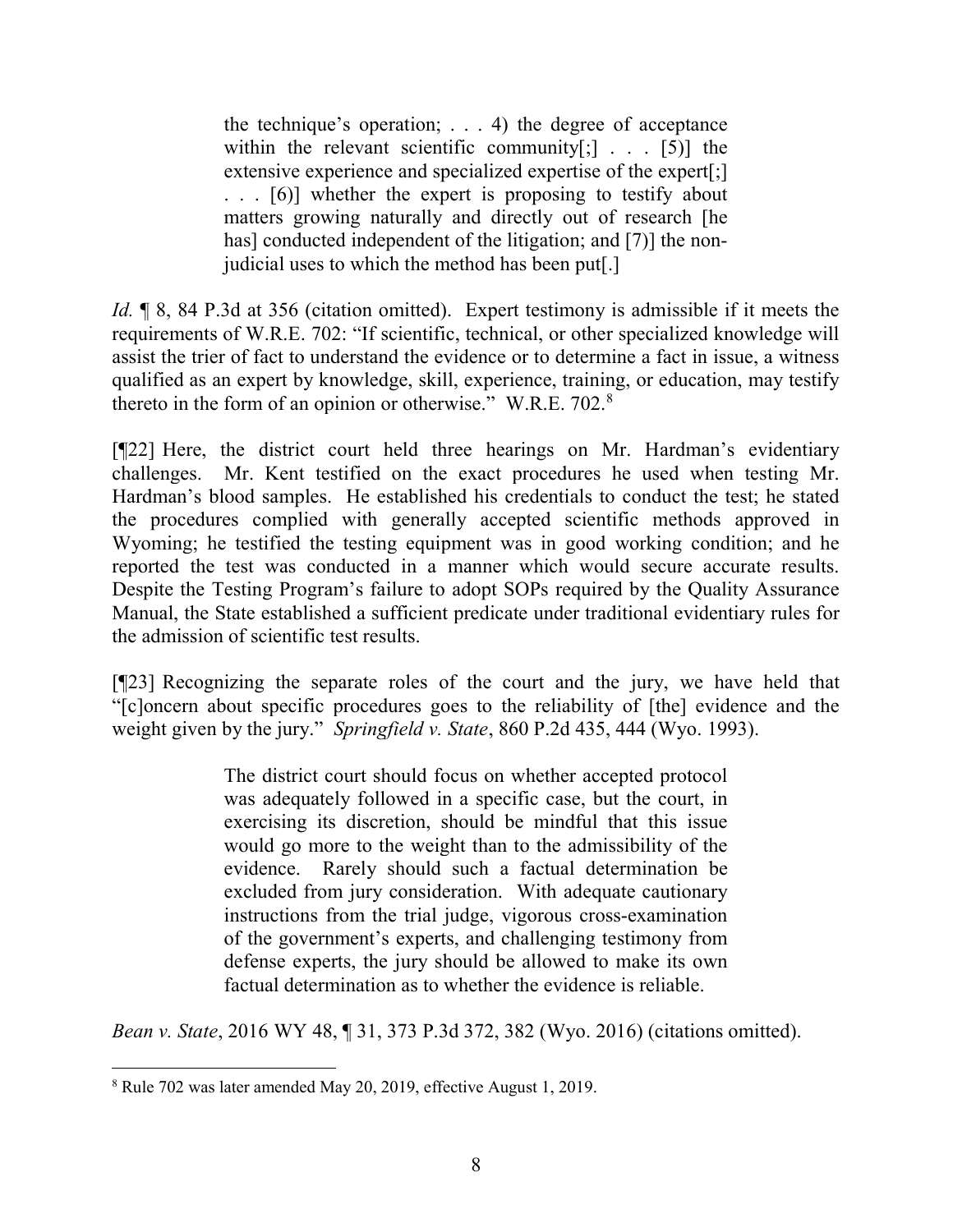[¶24] The district court did not abuse its discretion when it admitted evidence of Mr. Hardman's BAC without requiring the State to produce the SOPs.

# 2. Linearity Study

 $\overline{a}$ 

[¶25] In addition to the SOPs, Mr. Hardman requested linearity studies used to determine the accuracy of the calibrator on the equipment used for Mr. Hardman's blood test as well as studies from the calibrator used immediately before and after Mr. Hardman's test.

[¶26] At the time of Mr. Hardman's test, Wyoming used a single point calibration method to establish the accuracy of its results. Linearity studies, which test minimum and maximum ranges, are performed whenever a new calibrator is introduced in the testing system. Mr. Kent explained the Testing Program uses a new calibrator every two to three months, depending on the number of alcohol tests conducted.

[¶27] The linearity study performed on the calibrator is used to ensure accuracy. The Testing Program uses known samples of different levels of alcohol for linearity studies. These samples are prepared using standards approved by the National Institute of Standards and Technology. The substance of each sample is extracted into pair samples which are tested twice at ten levels, ranging from a .02 through .5. This process is repeated five times. The results are entered into a Paradata calculator that produces linearity results. The results from every sample must be within plus or minus 5% of the known quantity of alcohol content. A negative control is then applied to make sure "the negative is going to be a negative."

[¶28] Mr. Kent testified the Testing Program also checks the accuracy of the machine prior to every batch run. Samples containing specific alcohol content controls are run through the machine and the chromatographic results show whether the machine is accurately measuring the samples.<sup>9</sup> The results of the accuracy test run before analyzing Mr. Hardman's blood samples were provided to Mr. Hardman in the LSP package.

[¶29] Mr. Hardman claims the control tests, alone, were insufficient to show strict compliance with the Testing Program's approved methodology. Without production of the linearity studies, he asserts the State failed to establish strict compliance and his BAC results were not admissible at trial. The State contends that because the linearity study was not used to test Mr. Hardman's blood samples, production of the linearity studies was outside the discovery required under Anderson.

<sup>&</sup>lt;sup>9</sup> Mr. Hardman does not dispute the third-party Certificate for Controls was provided to him in discovery.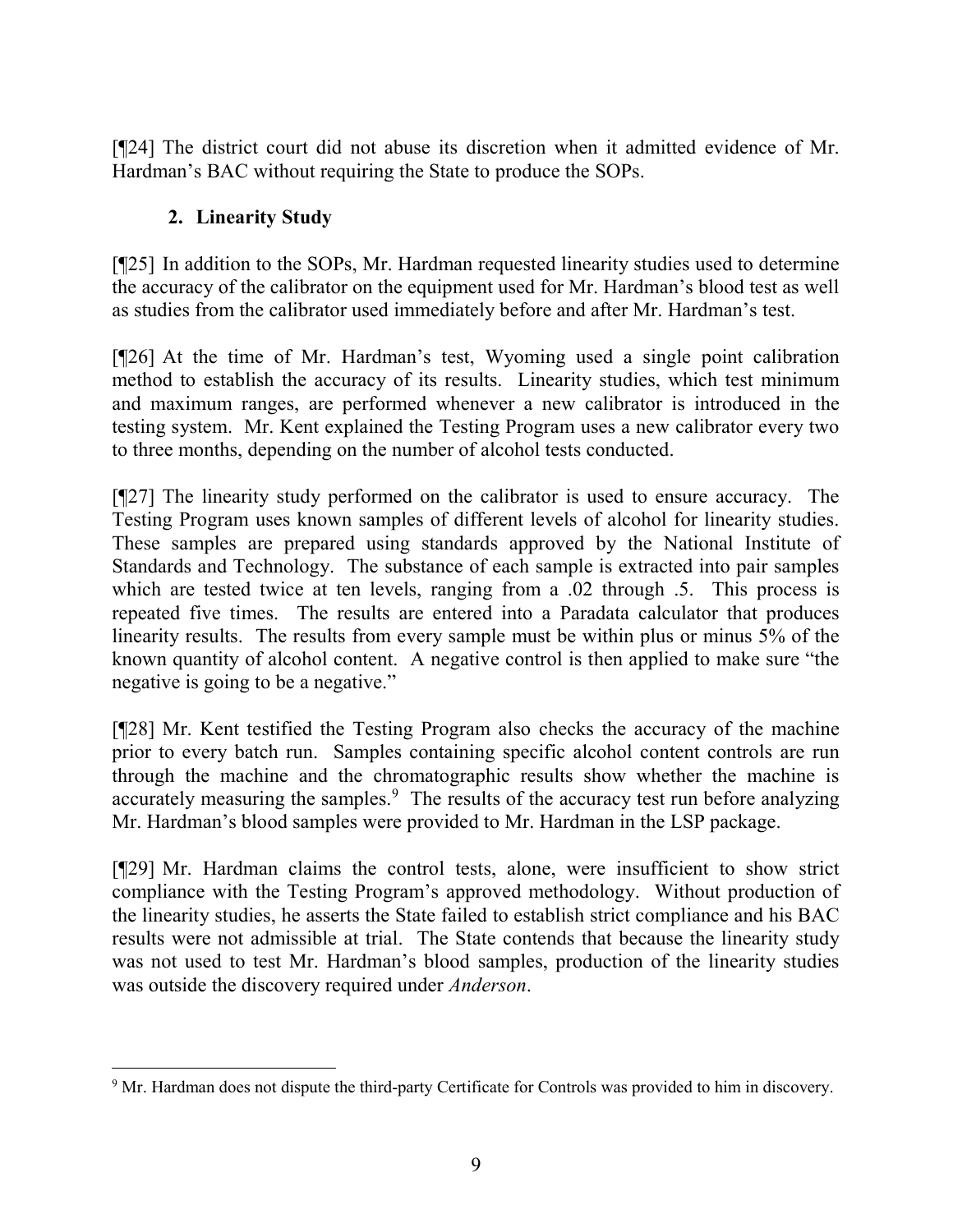[¶30] In Anderson, we considered whether the phrase "full information" in Wyo. Stat. Ann. § 31-6-105(e) entitled the appellant "to all data regarding the subject machine . . . regardless of whether it is generic information, related to another case, or directly related to his case." Anderson, ¶ 13, 317 P.3d at 1113. We determined the appellant was entitled to information related to his own chemical tests, nothing more. Id. ¶ 14, 317 P.3d at 1113. The linearity study performed on the calibrator used in testing Mr. Hardman's blood samples is directly related to Mr. Hardman's test and comprises part of the "full information" regarding his test. Mr. Kent testified he would be able to provide the linearity study done on the calibrator used for Mr. Hardman's blood analysis. Mr. Hardman was entitled to this information.

[¶31] Even though the district court should have compelled production of the linearity study related to the calibrator for Mr. Hardman's blood samples test, we must consider whether the error affected the admissibility of Mr. Hardman's BAC result. If not, the error was harmless. Brown v. State, 2016 WY 107, ¶ 17, 383 P.3d 631, 635 (Wyo. 2016). "An error is prejudicial if there is a reasonable probability that the verdict would have been more favorable to the appellant had the error not occurred." Swett v. State, 2018 WY 144, ¶ 42, 431 P.3d 1135, 1146 (Wyo. 2018) (citations omitted). "Prejudicial error requires reversal, while harmless error does not." Dougherty v. State, 2016 WY 62,  $\sqrt{2}$  22, 373 P.3d 427, 434 (Wyo. 2016) (quoting Lindstrom v. State, 2015 WY 28, ¶ 22, 343 P.3d 792, 798 (Wyo. 2015)). Here, reversal is not required because the error was not prejudicial.

[¶32] As discussed above, Mr. Kent testified that the data related to Mr. Hardman's tests did not indicate the results were inaccurate or unreliable. Mr. Hardman was provided calibration and control data for the run, instrument maintenance sheets for the month, and quality control data for the month. In Anderson we noted, "if there was something wrong with the tests taken by the appellant, the information provided to him—test results, operational checklist, and litigation support package containing the maintenance and certification records—surely would have flagged the problem." Anderson, ¶ 18, 317 P.3d at 1115.

[¶33] Mr. Hardman does not argue the LSP flagged an accuracy problem. Rather, he contends he was unable to argue the Testing Program did not strictly comply with approved methodology without the linearity study. However, as we stated earlier, "when the statutory predicate for admission is not established, the results of a chemical test for intoxication may still be admitted if the prosecution establishes a sufficient predicate under traditional evidentiary rules for the admission of scientific test results." Mayo, 652 So. 2d at 209. The State met this burden here. The district court's error in failing to compel production of Mr. Hardman's calibrator linearity study under Wyo. Stat. Ann. § 31-6-105(e) was harmless and did not affect the admissibility of the BAC results.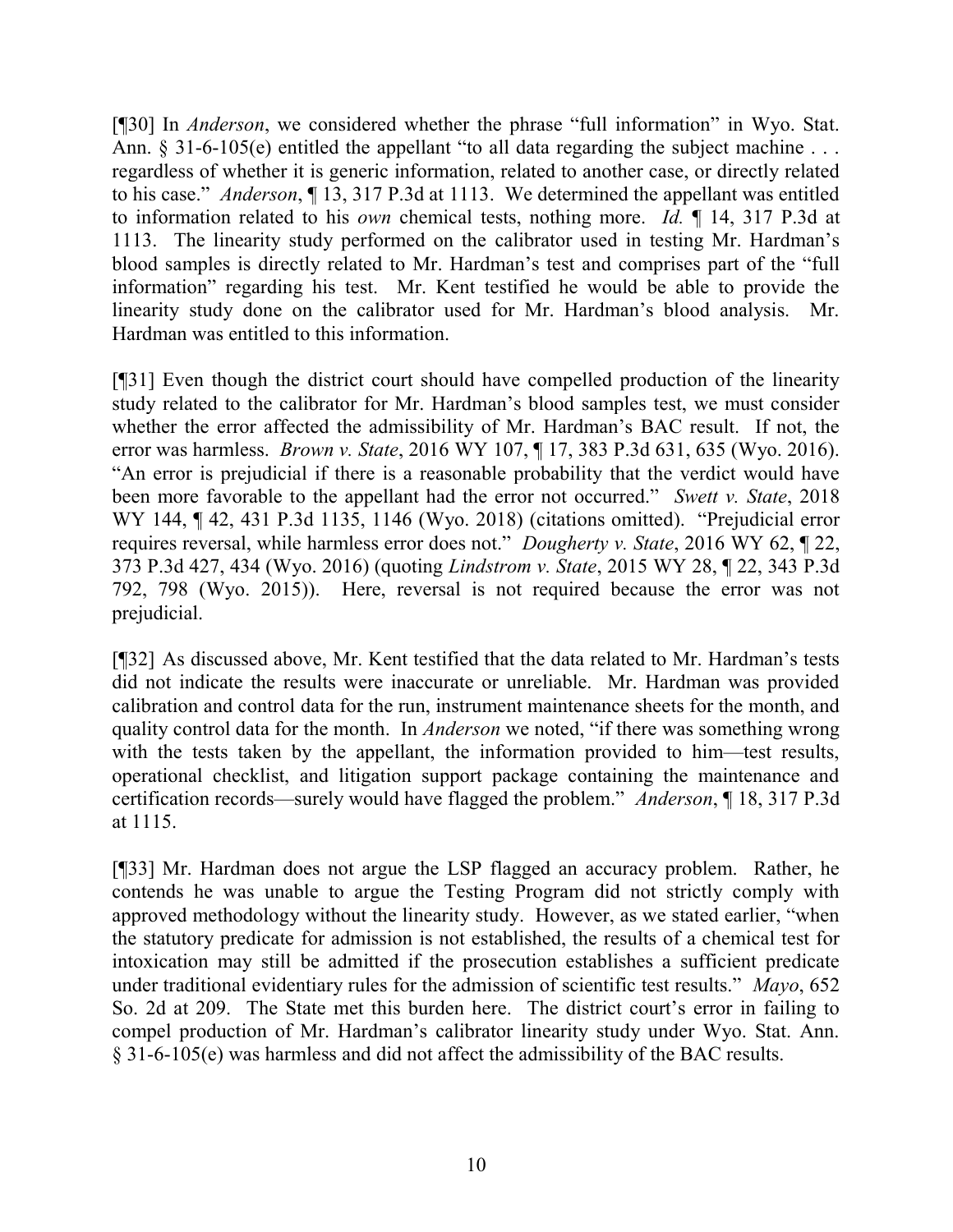### II. Was Mr. Hardman denied due process or an opportunity to conduct an effective cross-examination at trial? $10<sup>10</sup>$

[¶34] Mr. Hardman argues that the failure to disclose the SOP manual and the linearity study violated his constitutional right to due process and the opportunity to conduct an effective cross-examination rebutting the BAC measurement under the Sixth and Fourteenth Amendments of the United States Constitution and Article I, §§ 6 and 10 of the Wyoming Constitution. He claims the absence of these materials deprived him of the opportunity to attack Mr. Kent's credibility in light of later changes to the Testing Program's chemical testing procedures.<sup>11</sup>

### A. Standard of Review

 $\overline{a}$ 

[¶35] "We generally review a claim 'that a constitutional right has been violated by applying our de novo standard of review."" Martinez v. State, 2006 WY 20,  $\P$  6, 128 P.3d 652, 656 (Wyo. 2006) (citation omitted). "The party claiming an infringement of his right to due process has the burden of demonstrating both that he has a protected interest and that such interest has been affected in an impermissible way. The question is whether there has been a denial of fundamental fairness."  $KC$  v. State, 2015 WY 73, ¶ 16, 351 P.3d 236, 241 (Wyo. 2015) (citations omitted).

[¶36] When considering a Confrontation Clause violation claim:

[T]he correct inquiry is whether, assuming that the damaging potential of the cross-examination were fully realized, a reviewing court might nonetheless say that the error was harmless beyond a reasonable doubt. Whether such an error is harmless in a particular case depends upon a host of factors, all readily accessible to reviewing courts. These factors include the importance of the witness' testimony in the prosecution's case, whether the testimony was cumulative, the presence or absence of evidence corroborating or contradicting the testimony of the witness on material points, the extent of cross-examination otherwise

<sup>&</sup>lt;sup>10</sup> Mr. Hardman has presented no analysis to support an independent examination of the Wyoming Constitution's due process or confrontation provisions. Therefore, we will not apply a separate analysis inconsistent to the federal constitution. *Sheesley v. State*, 2019 WY 32,  $\P$  16, 437 P.3d 830, 838 (Wyo. 2019); Bear Cloud v. State, 2014 WY 113, ¶ 14, 334 P.3d 132, 137 (Wyo. 2014).

<sup>&</sup>lt;sup>11</sup> The Testing Program was reconfigured shortly before Mr. Hardman's trial. The Testing Program had switched to a three-point calibration procedure, and the Wyoming Department of Criminal Investigation took over blood testing in March 2019. There is no evidence these changes were connected to the accuracy of Mr. Hardman's test in 2015.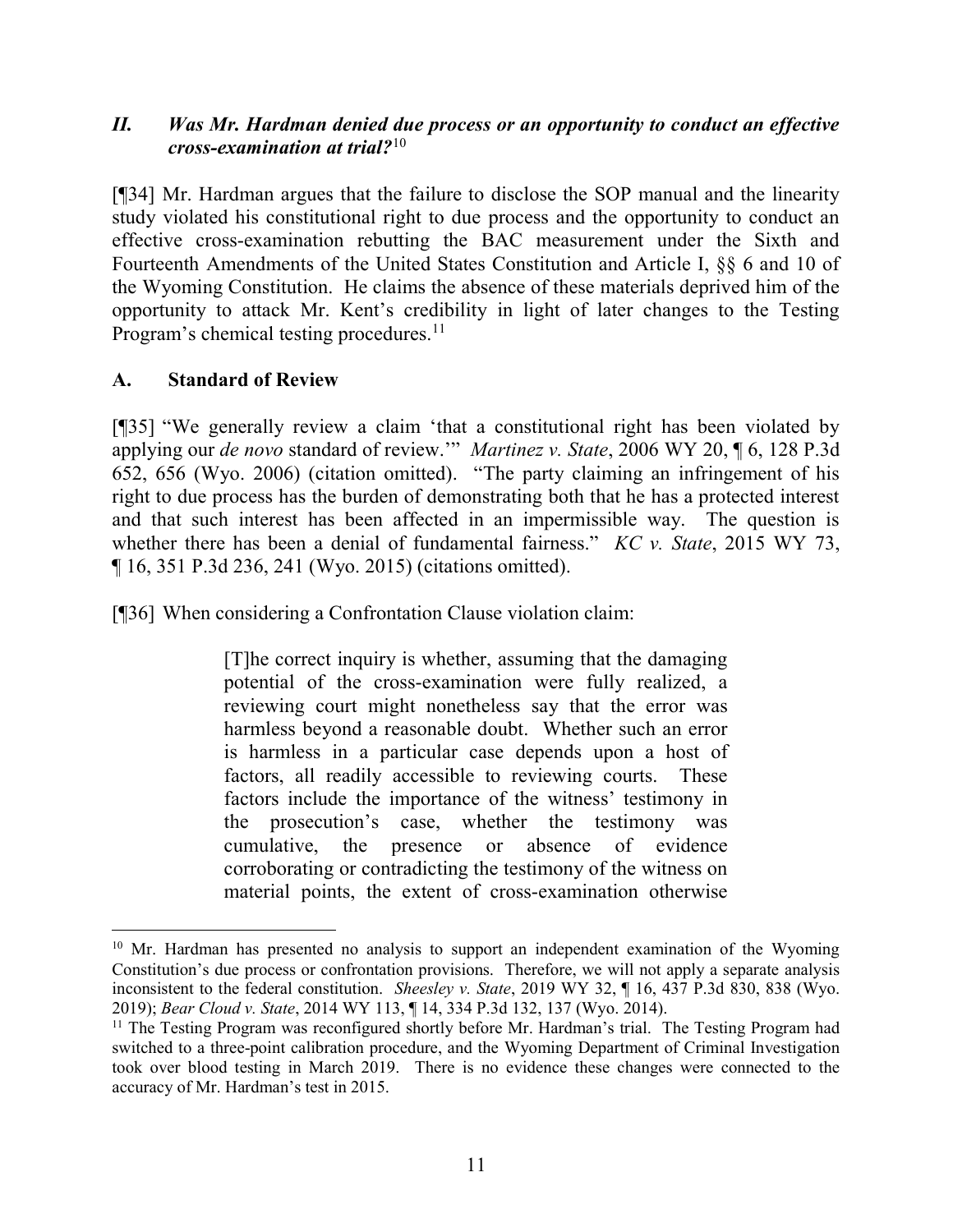permitted, and, of course, the overall strength of the prosecution's case.

Kovach v. State, 2013 WY 46, ¶ 99, 299 P.3d 97, 126 (Wyo. 2013) (citation omitted).

# B. Analysis

[¶37] "Whether rooted directly in the Due Process Clause of the Fourteenth Amendment or in the Compulsory Process or Confrontation Clauses of the Sixth Amendment, the Constitution guarantees criminal defendants a 'meaningful opportunity to present a complete defense." Stalcup, ¶ 19, 311 P.3d at 110 (citations omitted). "Although there is no constitutional right to discovery, a defendant has a constitutionally protected right to present a defense." Kovach, ¶ 50, 299 P.3d at 112 (citations omitted). However, "the Confrontation Clause only guarantees 'an opportunity for effective cross-examination, not cross-examination that is effective in whatever way, and to whatever extent, the defense might wish.'" Pennsylvania v. Ritchie, 480 U.S. 39, 53, 107 S. Ct. 989, 999, 94 L. Ed. 2d 40 (1987) (citation omitted).

[¶38] "In order for there to be a violation of the right of confrontation, a defendant must show more than just a denial of the ability to ask specific questions of a particular witness." *Kovach*, ¶98, 299 P.3d at 125 (citations omitted).

> Rather, a defendant must show that he was prohibited from engaging in otherwise appropriate cross-examination designed to show a prototypical form of bias on the part of the witness . . . to expose to the jury the facts from which jurors . . . could appropriately draw inferences relating to the reliability of the witness.

Id. ¶ 98, 299 P.3d at 125–26 (citations and internal quotation marks omitted).

[¶39] The district court's failure to compel production of the linearity study used to calibrate the machine on which his test was conducted did not violate Mr. Hardman's constitutional rights. Undoubtedly, Mr. Kent's testimony regarding the BAC in Mr. Hardman's blood was important to the prosecution's case. However, the linearity study itself was either cumulative or immaterial to Mr. Hardman's defense.

[¶40] Mr. Hardman claims the absence of the linearity study rendered him unable to confront the accuracy and reliability of the BAC measurement. We disagree. Mr. Hardman presented abundant evidence challenging the Testing Program's accuracy. On cross-examination of Mr. Kent, Mr. Hardman elicited the calibrator was made in-house, and when the testing was done, the Testing Program was not certified by an outside agency. Mr. Kent admitted that a negative control is not performed after every sample to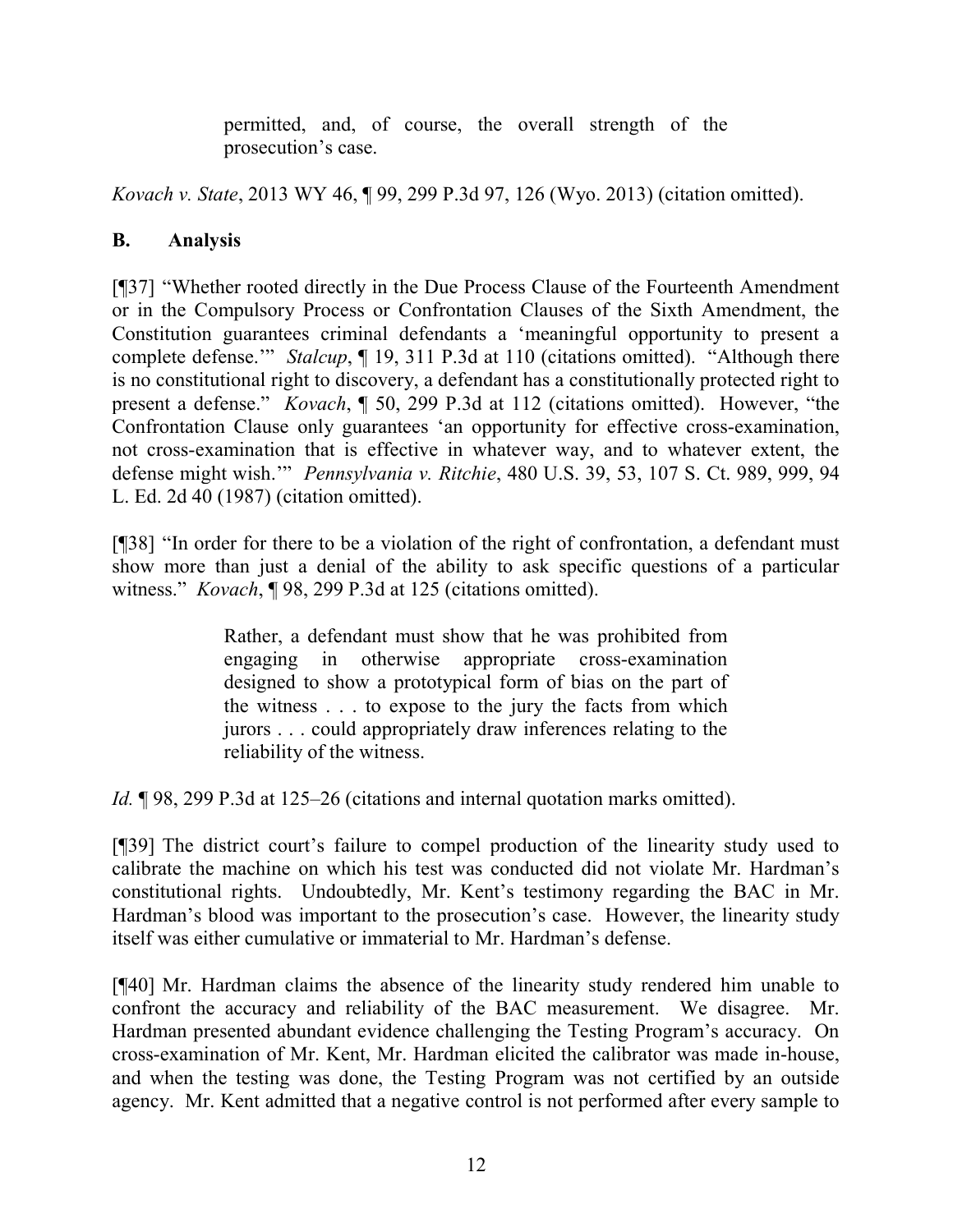ensure there is no carryover from the previous sample. Mr. Kent testified that the optimal standard is ten milliliters but did not remember how much sample was received in the tubes containing Mr. Hardman's blood samples. Mr. Kent agreed Mr. Hardman's samples were not refrigerated from the time taken on August 13, 2015, until logged in on August 17, 2015. Mr. Hardman introduced authoritative studies showing sample storage at room temperature may cause an elevated alcohol level if a yeast called candida albicans is present. Mr. Kent testified the Testing Program used a single-point calibration to test Mr. Hardman's blood samples, but Wyoming is now using a three-point calibration system. Mr. Kent wrote a SOP for using the new system. Mr. Hardman elicited Mr. Kent's confirmation that he had not provided the linearity validation study generated for the machine used to test Mr. Hardman's samples and that the linearity study was not part of the LSP. Mr. Kent also confirmed the manual for the equipment cautions that a disadvantage of a single level calibration is that linearity is assumed, that the assumption is not always true, and it can lead to inaccurate results.

[¶41] Mr. Hardman then presented testimony from his expert, Ms. Arvizu, a laboratory quality auditor. Ms. Arvizu testified that she conducts data audits "to help [her] clients understand whether or not a particular result was generated in accordance with all the rules and requirements that scientists have determined are necessary for reliable tests." From her perspective, she identified numerous shortcomings in the Testing Program's methods: the samples lacked a sufficient quantity of blood to avoid the possibility of contamination; the failure to run a blank specimen between each sample to negate the possibility of carryover from one sample to the next created reliability questions; the reference materials were also questionable as they were not provided by a certified manufacturer; the use of an "unusually high baseline" reduced the opportunity to identify chromatography problems in the results; and the SOP for blood analysis did not include the calibration method and, as a result, was "significantly incomplete."

[¶42] Ms. Arvizu confirmed she was not given the linearity study. More importantly, she opined a single point calibration method is never appropriate to quantitatively determine an alcohol concentration level. She stated, "[w]hen the number matters, single point calibration is never acceptable. . . . Use of control samples is not a substitute for having a range of calibrators." She concluded the quantitative analysis for BAC was not reliable.

[ $[$ 43] There was no "denial of fundamental fairness" at Mr. Hardman's trial. KC,  $[$  16, 351 P.3d at 241–42 (citations omitted). Impeachment of Mr. Kent was important to Mr. Hardman's case, and he effectively embraced this opportunity and presented numerous challenges to Mr. Kent's testimony. Mr. Hardman was not denied his constitutional right to due process or an opportunity to confront the State's witnesses.<sup>12</sup>

<sup>&</sup>lt;sup>12</sup> Mr. Hardman argues the admission of his BAC results prejudiced him as to both charges brought by the State. The State argues even if there was prejudicial error in the admission of Mr. Hardman's BAC